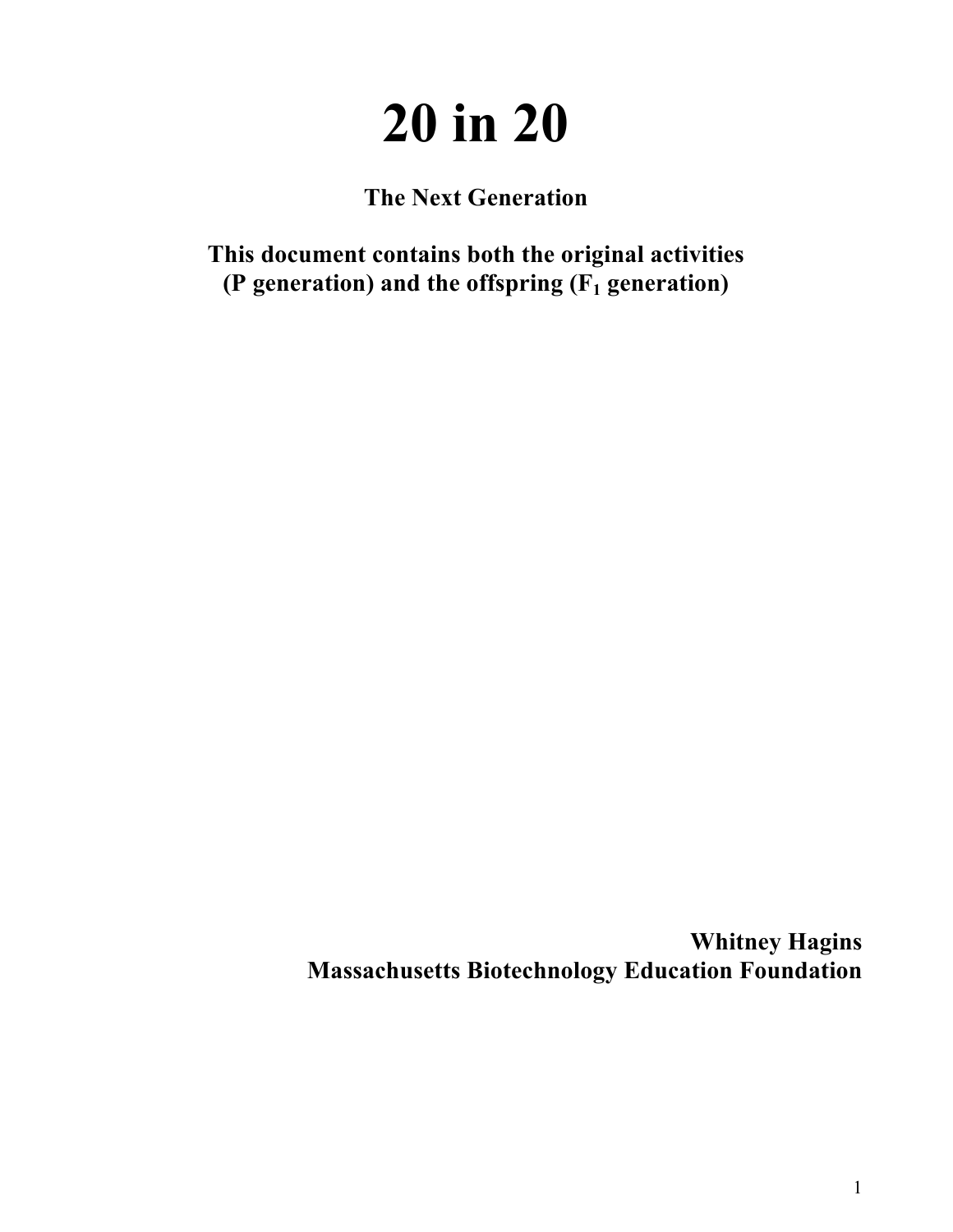# **Index**

| Examining Polarity Using Milk and Water               | 3              |
|-------------------------------------------------------|----------------|
| Modeling Animal Mating Behaviors                      | 3              |
| Polygenic Nature of Height                            | $\overline{3}$ |
| Caterpillar Behavior and Food Choice                  | $\overline{4}$ |
| Butterfly Egg Laying Behavior                         | $\overline{4}$ |
| Glucose Hunt                                          | 5              |
| <b>Flower Dissection</b>                              | 5              |
| Human Protein                                         | 5              |
| Catalase: An Enzymatic Study                          | 6              |
| <b>Acting Out Action Potentials</b>                   | 6              |
| Human Transport                                       | $\overline{7}$ |
| Plasma Membrane                                       | $\overline{7}$ |
| Amylase and Starch Plates                             | $\overline{7}$ |
| Gravitropism and Phototropism                         | 8              |
| Homologous Structure of Skeletons                     | 8              |
| The Cutting Ability of Restriction Enzymes            | 9              |
| <b>Baguette Operon</b>                                | 9              |
| Red Onion Plasmolysis                                 | 9              |
| Meiosis Dance and Independent Assortment              | 10             |
| Alternation of Generations                            | 10             |
| Locating the 3' and 5' Carbons of Deoxyribose         | 11             |
| 3D to 2D and Back Again                               | 11             |
| Purple Poop                                           | 11             |
| <b>Dihybrid Genetics</b>                              | 12             |
| Cell Communication in the Real-World                  | 12             |
| Green Road Race                                       | 12             |
| Regulation in Paramecium                              | 13             |
| <b>Burping Yeast</b>                                  | 13             |
| Humpty Dumpty: Putting the Pieces Back Together Again | 13             |
| Algae Balls                                           | 14             |
| <b>Yeast Balls</b>                                    | 14             |
| Cell Phone Microscope                                 | 14             |
| Long and Short of Electrophoresis                     | 14             |
| Macromolecule                                         | 15             |
| One Period PCR                                        | 15             |
| Zipping DNA                                           | 15             |
| Nature versus Nurture                                 | 15             |
| <b>Pipetting Challenge</b>                            | 16             |

**Acknowledgements:** I don't pretend these are all my own original ideas. They have come from a variety of sources including my own classroom. I have been fortunate to work with some incredible educators over years including Maggie Keeler, Ken Bateman, Elliott Gimble and Reggie Hobbs. And, over many years and in many classes, my students have been a constant source of new ideas and refinements.

# **Resources:**

I purchase my scientific supplies from Carolina Biological, The MiniOne and MiniPCR. Living material is purchased from Carolina Biological. I use Swift microscopes and the Motic X<sup>2</sup> WiFi camera. Many of the other materials I find in the grocery store or a building supply store.

# **Contact Information:**

whitney.hagins@massbio.org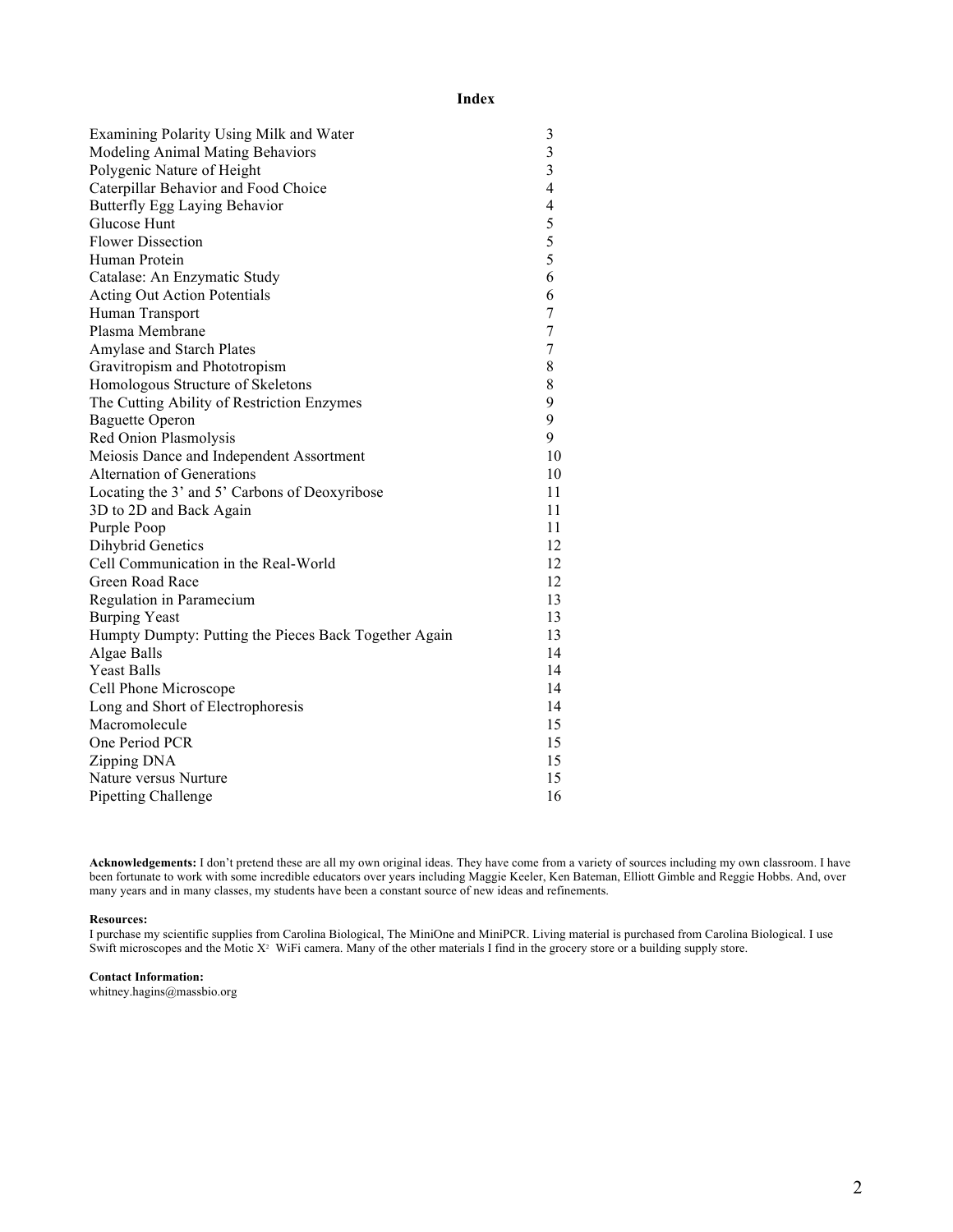# **Examining Polarity Using Milk and Water**

**Overview:** Students will use whole milk, water, food coloring and detergent to investigate polar and nonpolar solutions.

**Background/Content Connection:** This lesson will help students visualize some the polar properties of water, while looking at the properties of a nonpolar solution, as seen in whole milk. Students will be able to see that water being a polar molecule will mix with the polar food coloring. They will also be able to see that the polar food coloring will not mix with the polar portions of whole milk. Additionally, students will discover that soap has a polar and a nonpolar end, as they will see that soap will mix with water, food coloring and whole milk.

**Materials:** Whole milk, water, 1 Petri dish per group, food coloring, detergent

#### **Lesson:**

- 1. Fill up one side of the Petri dish with water.
- 2. Place one drop of food coloring in the center of the Petri dish (Figure 1)<br>3. Have students make initial observations and again after 2 minutes
- Have students make initial observations and again after 2 minutes
- 4. Clean Petri dish
- 5. Add whole milk to Petri dish.
- **6.** Add one drop of food coloring near the side of the Petri dish. Add a drop of a different color of food coloring to the other side.
- 7. Have students make initial observation and again after 2 minutes.
- 8. Add one drop of soap into center of the Petri dish.
- **9.** Have students make observation.

# **Modeling Animal Mating Behaviors**

#### **Overview:**

Students will act out mating rituals as to entice other classmates.

#### **Background/Content Connection:**

Looking at animal behavior, one can have their students act out different animal calls and gestures as to try to attract other students. This is a way to have students look at mating behaviors and go into behaviors that allow some species to mate only with their own species. Some ideas to be covered are, animal behavior, temporal isolation, behavioral isolation, and habitat isolation. After the students act out their behaviors, the class should have a discussion about behaviors that were attractive to some students and other behaviors that were not attractive. Upon realizing that some students did not have someone who liked their behavior, the class will realize that there is some sort of barrier not allowing these species to mate with one another. The class is to be split into two groups. One group will be given instructions to behave a certain way. The other half of the class is to be given instructions that they are only to react to a certain behavior. Some behaviors to consider:

- Squawk
- Whistle
- Flapping arms
- Sitting in the corner peeping
- Standing on the lab table cawing
- **Materials:**

Index cards with behaviors and index cards with behaviors that are "attractive."

#### **Lesson:**

- 1. Have one half of students follow the teacher into the hallway.
- 2. The students in the hallway are to be given the cards that express their behavior. They are to enter the classroom and perform their behavior only in the designated area only.
- **3.** The other half of students stay in the classroom. These students will be given an index card that tells them to only be attracted to a specific behavior, call or human in a specific location.

# **Polygenic Nature of Height**

**Overview:** Students will line themselves up by height to demonstrate an example of polygenic inheritance.

**Background/Content Connection:** Traits that are inheritance due to multiple genes working together is termed Polygenic Inheritance. Usually, traits acquired through polygenic inheritance show a continuum over large spectrum. A good example of a trait controlled by such inheritance is height, which is controlled by possibly 20 genes in a human. This lesson should be conducted after the students have had a chance to read about or be exposed to the idea of polygenic inheritance.

#### **Materials:** Students

# **Lesson:**

- 1. Have the students line up by height
- 2. Ask the students if they see any patterns and if so, what might have caused these patterns.
- 3. Ask students to suggest other human traits that might be controlled by numerous genes.

Figure 1 Figure 2





• Hopping on one leg

• Not doing anything because it is not nighttime

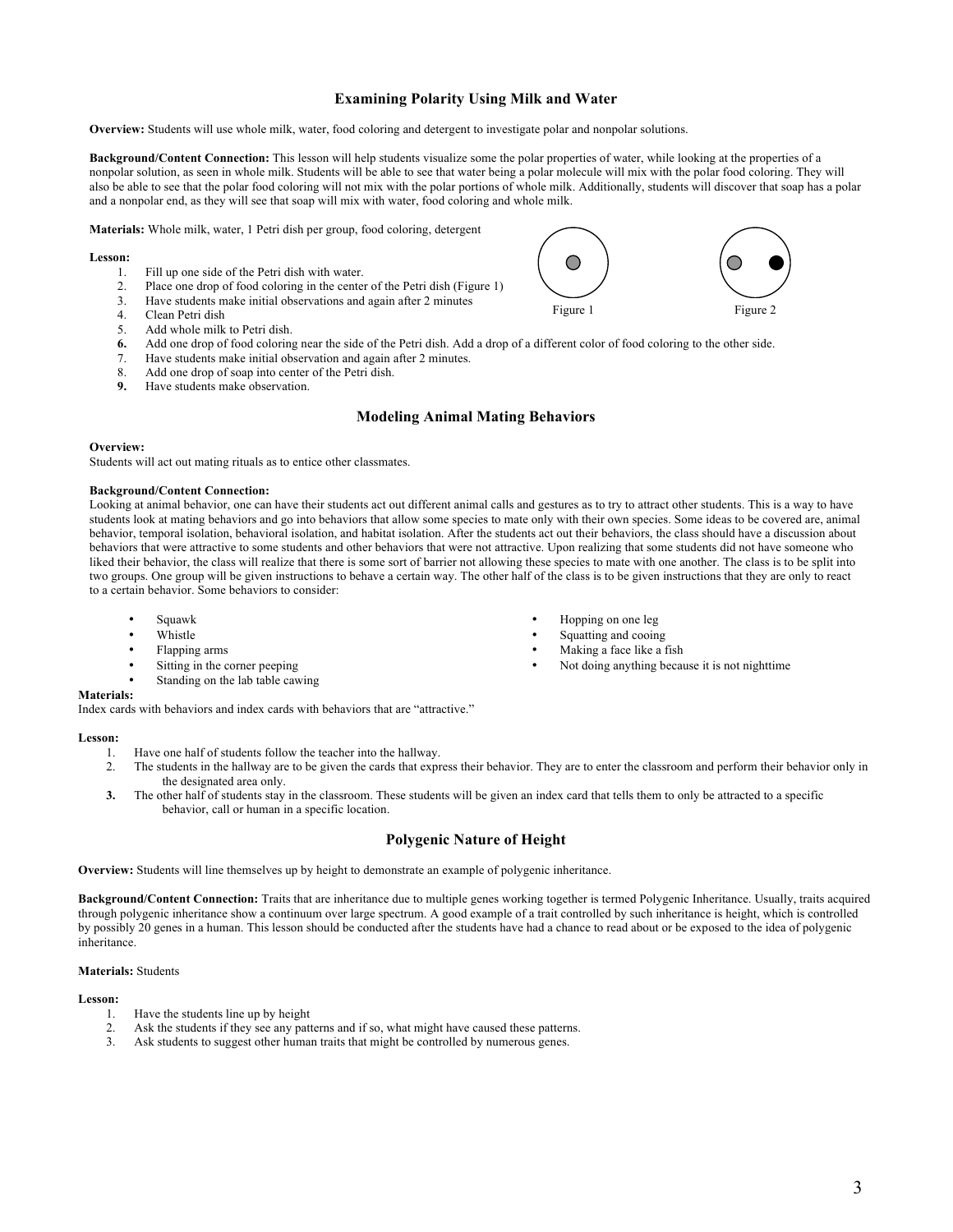# **Caterpillar Behavior and Food Choice**

**Overview:** Students will discover the feeding behaviors of *Pieris rapae* caterpillars.

#### **Background/Content Connection:**

In this lesson students will focus on animal behavior in accordance with food choice. Within this lesson, students may investigate chemoreceptors and chemical recognition of food. *Pieris rapae* caterpillars are to be placed in a Petri dish with 5 different food sources. The caterpillar will move around the dish and select the food that it can eat. *Pieris rapae* caterpillars feed on Brassica plants, such as broccoli, cauliflower and cabbage. Therefore, when selecting food for the caterpillar, be sure that there is at least one type of Brassica plant available to the caterpillar. During the observation period, the students do not have to have to observe diligently. During the observation period, the teacher can discuss food selection and chemoreceptors.

#### **Materials:**

*Pieris rapae* caterpillars, Petri dishes, paper towel, pencil, and different types of food

#### **Lesson:**

- 1. Cut a piece of paper towel to fit the bottom of a Petri dish, and place it in the dish.<br>2. Number the paper towel 1-5 in a circular pattern.
- Number the paper towel 1-5 in a circular pattern.
- 3. Dampen the paper towel.
- 4. Place a small piece of a different type of food on each number.
- 5. Place one *Pieris rapae* caterpillar in the center of the Petri dish.
- 6. Observe the feeding behavior.



**Butterfly Egg Laying Behavior**

**Overview:** Students will examine the egg laying behavior of *Pieris rapae*. Students will discover that there are certain chemical messages that the butterflies will read. Chemoreceptors on the feet of the butterflies help them in laying their eggs on the correct food source.

# **Background/Content Connection:**

In this lesson students will focus on animal behavior by observing egg-laying choice. Within this lesson, students will investigate chemoreceptors and chemical recognition. *Pieris rapae* butterflies are placed in the butterfly cage with multiple "ovipositrons" (egg laying devices), made from a film can, wax paper, and a piece of leaf. The leaf can be lettuce, spinach, or a tree leaf. However, because *Pieris rapae* butterflies are attracted to Brassica plants, it is important that at least one of your ovipositrons has a Brassica leaf on it. Some Brassica plant leaves that can be used are cabbages, *Brassica rapa*, bok choi, mustard plants or Brussels sprouts. The Pieris butterflies lay the eggs on these plants because it is a type of food that is palatable to the larvae when they hatch. The object of the lesson is to see what types of leaves on which the butterflies select to lay their eggs. The butterflies use chemoreceptors on their legs to determine the chemical composition of the leaves. The butterflies will sense the Brassica leaf and will attempt to lay their eggs on the under side of the leaf. However, the butterfly will instead lay its eggs on the wax paper. Once the butterflies have laid their eggs, students can count the number of eggs on the different cans. During the observation period, the students do not have to have to observe diligently. During the egg laying period, the teacher can discuss chemoreceptors, the biochemistry of the brassiniods, and/or plant/insect interaction

#### **Materials:**

*Pieris rapae* butterflies, film cans, wax paper, different types of leaves, glue stick, and butterfly cage

#### **Lesson:**

- 1. Create an ovipositron by wrapping a 2 cm wide strip of wax paper around a film can and, using a glue stick, glue the wax paper to the film can. Glue down one type of leaf on the can.
- 2. Repeat using another type of leaf.
- 3. Place 3-4 egg laying devices in a butterfly cage that houses several female Pieris butterflies.
- 4. Allow the butterflies to lay eggs for at least 20 minutes. At the end of 20 minutes, have the students count the number of eggs on each ovipositron. Students could also return later in the day to count the eggs. In captivity, the *Pieris rapae* tends to lay more eggs in the morning than later in the day.

**Addendum:** Throughout the United State, garlic mustard is an invasive species. Like Brassica species, garlic mustard is a member of the cruciferae family. However, unlike most cruciferae garlic mustard is not palatable to the Pieris larvae. If the butterflies lay their eggs on garlic mustard, the larvae will starve once they are hatched, and they will die. You could add this type of leaf to one of the egg laying devices and bring up the idea of invasive species.

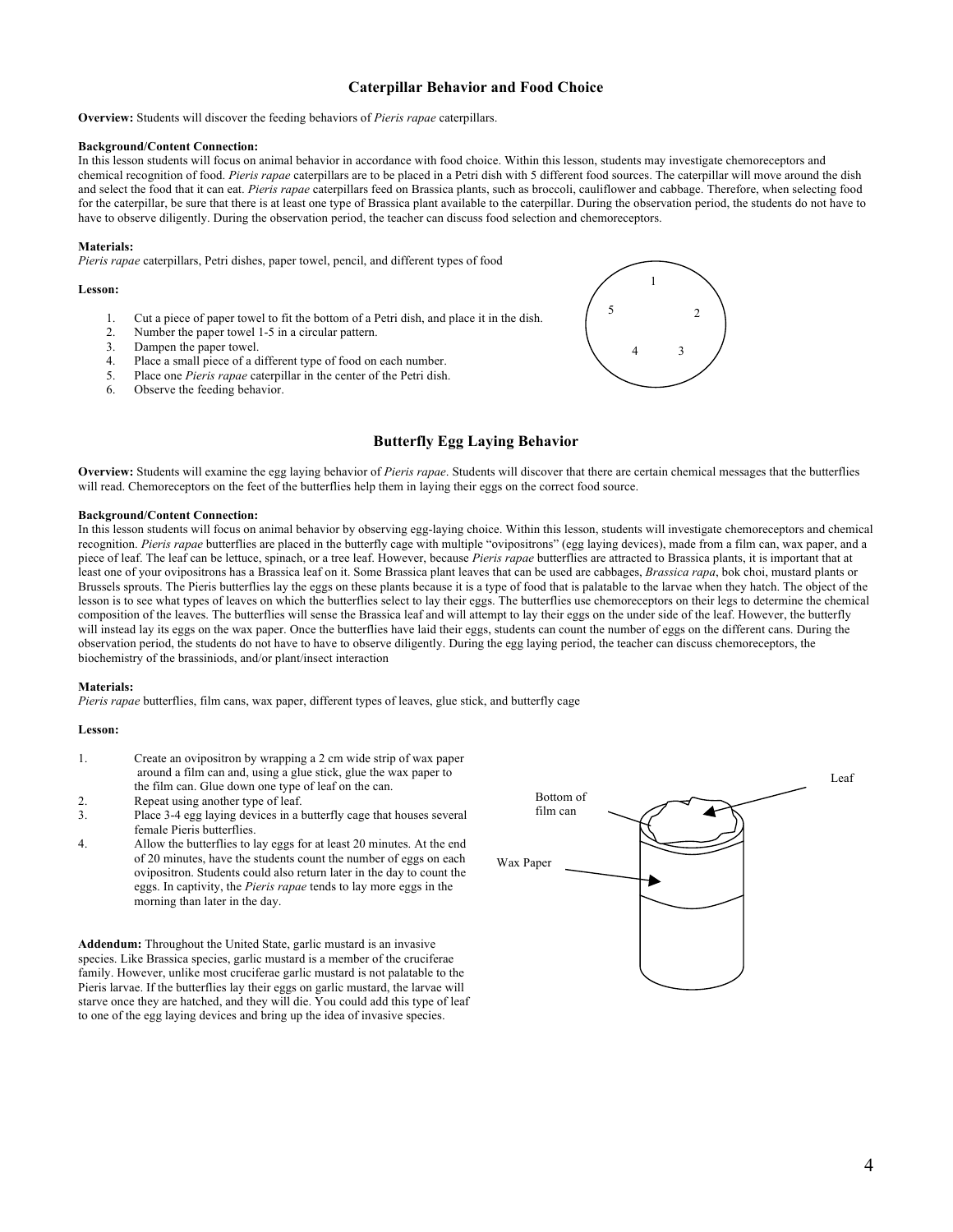# **Glucose Hunt**

**Overview:** Students will test for the presence of glucose in the nectaries in a flower. You can also use this opportunity to discuss the location of the nectaries in terms of the evolutionary adaptations that the flower is utilizing to ensure pollination.

**Background/Content Connection:** Flower nectaries can be found at the base of the sexual parts of a flower, the stamen and the carpel. The nectarines are rich in glucose, and one can use glucose test strips to look at the type of macromolecule found in them. Glucose test strips can be purchased at your local drug store. A good example of a flower to use is a *Brassica rapa* or Wisconsin Fast Plants. The plants are easily grown in your classroom and can flower within 14 days of planting.

**Materials:** Wisconsin Fast Plants, hand lenses, toothpick and glucose test strips

# **Lesson:**

- 1. Harvest flowers and pass out one flower and a hand lens to each student.
- 2. Ask the students to examine the flower and tell them that they are looking for something that looks like a glistening drop of water within the flower.
- 3. Ask the students where the water droplet is situated and ask them why they believe it to be there.<br>4. Hand out a glucose test strin and ask the students to test for the presence of glucose
- Hand out a glucose test strip and ask the students to test for the presence of glucose.
	- a. moisten the end of the test strip with water
	- b. poke the nectary with the end of a toothpick
	- c. touch the end of the toothpick to the test strip<br>d observe color change
	- observe color change
- 5. Continue discussion about the location of the droplet and the reason why the droplet has tested positive for glucose

# **Flower Dissection**

**Overview:** Students will do a flower dissection to look at the structure of a flower. From the structure, students can examine the function of the flower.

**Background/Content Connection:** Dissecting a flower will give students the opportunity to examine the form and the function of a flower. Students can examine the parts of the flowers while thinking about the evolutionary context of the flower. Students will determine the number of petals and the number of stamen to determine whether or not the flower comes from a dicot or monocot plant. Monocots will have leaves with straight venation and flowers and stamens in groups of 3. Dicots, on the other hand, will have leaves with palmate venation and flowers and stamens in multiples of 4 or 5. The students will also examine the stamen and the carpel to examine the pollen grains and the ovules. After the dissection, the teacher can direct discussion towards structure and function of flowers as well as evolutionary adaptations.

**Materials:** Flowers, scalpel, and dissecting microscope or hand lens.

#### **Lesson:**

- 1. Have the students examine the flower and make a labeled drawing.
- 2. Count the number of petals and stamen to determine the flower is from a dicot or monocot.
- 3. Remove the stamen and examine the stamen under a microscope or with a hand held lens. Have the students estimate the number of pollen grains that they see.
- 4. Remove the all of the stamen, sepals, and petals to expose the carpel.
- 5. Make a longitudinal cross section of the carpel to examine the ovules.
- 6. Estimate the number of ovules.
- **7.** A discussion can ensue about the relative number of pollen grains compared to ovules and the reproductive success of flowers with varying number of ovules and pollen grains.

# **Human Protein**

**Overview:** Students will examine the properties of amino acids, and how amino acids interact with one another.

**Background/Content Connection:** Amino acids have different properties based on their R groups. The R groups can be charged, polar, nonpolar, acidic or basic. Like R groups attract to one another, and unlike R groups will repel each other. In this activity, students will be assigned to their own amino acid. They must figure out the properties of their amino acids R group and embody those properties. Once each student is assigned to a specific amino acid and has determined the properties, the students will all hold hands, so that all of students have made a very long chain. The students should then embody their amino acids R groups and be attracted to other like R groups while being repelled by the others. Allow the students to interact and then finish the activity with a discussion of primary, secondary and tertiary structure of proteins.

**Materials:** Students and a chart of amino acids.

- 1. Assign each student in the class to one amino acid. It is ok to repeat amino acid.
- 2. Have the students stand in a line a hold hands.
- 3. Explain that the polypeptide chain has just been thrown into a beaker of water. Tell the "hydrophobic" students that they should move to the center of the group while the "hydrophilic" students would move to the perimeter.
- 4. Tell students to return to their chain formation and devise another scenario such as having amino acids with positive charge attract those with negative charges.
- 5. Allow the students to interact for a few minutes to form the tertiary structure of a protein.
- 6. Discuss amino acid interactions and tertiary structure of proteins with the students.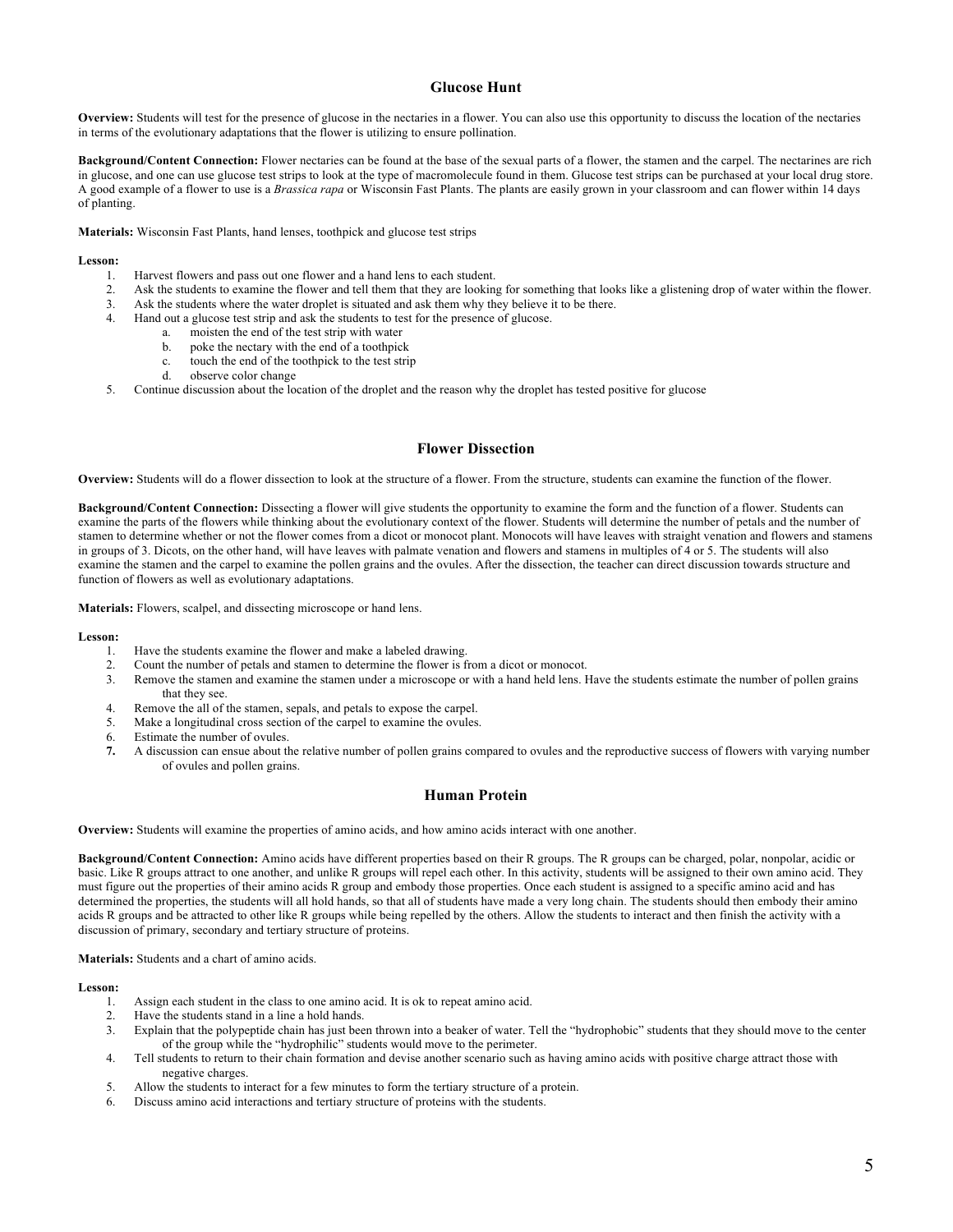# **Catalase: An Enzymatic Study**

**Overview:** Students use catalase to examine an enzymatic reaction. Students soak filter paper disks in catalase and submerge the disks into hydrogen peroxide. The disks will float as the catalase breaks down the hydrogen peroxide into oxygen and water.

**Background/Content Connection:** In this lab, students study catalase, an enzyme found in the cells of many living tissues. Catalase speeds up a reaction that breaks down hydrogen peroxide into water and oxygen, a waste product in every cell of the human body. The rate of this reaction can be determined by measuring the amount of oxygen produced. Filter paper disks are soaked catalase solutions and dropped into hydrogen peroxide. The oxygen builds up on the disk, causing it to float. To find the best concentration of catalase to use, it is recommended to add pinch of dried catalase to about 100ml of distilled water. Test the solution by doing a few trials. The general rule of thumb is to have a solution that will allow a disk to sink and then float to the top in about 5-10 seconds. You may have to dilute the catalase solution or add a little more catalase. Diluting the hydrogen peroxide can also slow the reaction down. Fruit fly vials are a great substitute for test tubes.

**Materials:** Lyophilized Catalase**,** Carolina Biological Supply Company item #, 746821, filter paper disks (made by using a hole punch), hydrogen peroxide, distilled water, tweezers, paper towels, and flat bottom test tubes.

#### **Lesson:**

- 1. Give pairs or groups of students catalase stock solution, vial of hydrogen peroxide, filter paper and hole punch.
- 2. Students should do several trials to determine the average reaction time.<br>
3. Assign each group a different dilution factor and have them do several n
- 3. Assign each group a different dilution factor and have them do several more trials.<br>4. Compile student data on the board and discuss the results
- Compile student data on the board and discuss the results.



# **Acting out Action Potentials**

**Overview:** Students can act out action potentials down a neuron using pieces, representing Na<sup>+</sup> ions,  $K^+$  ions,  $Ca^{2+}$  ions and neurotransmitters. Students will set up desks in the classroom so that the represent a neuron. They will then pass  $N_a^{\dagger}$  and  $K^{\dagger}$  in and out of the neuron as the action potential goes down the axon, reaching the axon terminal. At that point, students will pass neurotransmitters to the next neuron.

**Background/Content Connection:** As an action potential moves down an axon, Na<sup>+</sup> initially moves inside of the cell, creating an electrical imbalance and depolarization. This causes,  $K^+$  ions to move out of the cell to repolarize the cell. This in turns causes  $Na^+$  to move into the next segment of a neuron, moving the action potential down the neuron until the terminal is reached. At the terminal, the last influx of  $K^+$  causes  $Ca^{2+}$  to move into the cell, provoking the neurotransmitter vesicles to move to the cell membrane. The release of neurotransmitters and eventual attachment to ion channels on the next neuron causes the action potential to move down the postsynaptic neuron. After the action potential moves down a neuron the potential is then reset with the aid of sodiumpotassium pumps. Desks can be set up in the classroom so that the spaces between the desks represent nodes of Ranvier, the site where ion transfer happens.

**Materials:** Students, desks,  $8 \times 11$  cards labeled with  $Na^+$ ,  $K^+$ ,  $Ca^{2+}$ , and neurotransmitters.

- 1. Have the students create two neurons with the desks in the classroom. Point out to them that the spaces between the desks should represent nodes of Ranvier. Make sure that they can understand where the cell body, dendrites, and axon terminals are within the model.
- 2. Starting at the cell body, have the students demonstrate how  $Na^+$  will enter the cell and  $K^+$  will leave the cell at each node, moving the action potential down the neuron. Students should act at the ions, moving in and out of the cell as the action potential moves down the axon.
- 3. Once the action potential reaches the axon terminal, a student representing  $Ca<sup>2+</sup>$  should go into the cell, gently nudging other students, who represent neurotransmitter vesicles to move towards the axon terminal.
- 4. These students should move their neurotransmitters to the outside of the cell, moving towards the start of the next neuron.
- 5. The students representing the neurotransmitters should help to move  $Na^+$  into the next neuron starting the action potential in that neuron.
- **6.** After the neurotransmitters leave the first neuron, the Na<sup>+</sup> and the K<sup>+</sup> should reset the neuron by moving back into and out of the cell.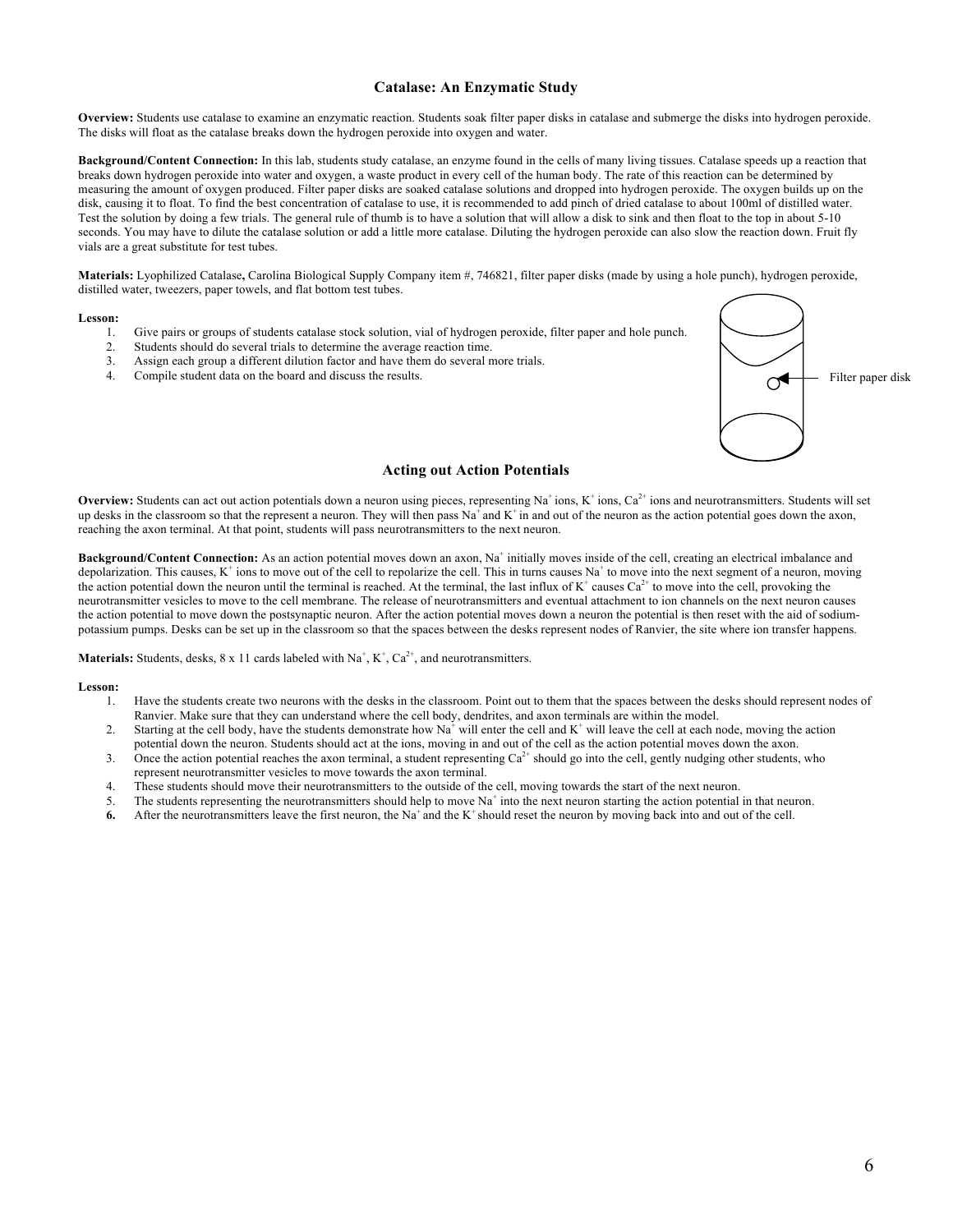# **Human Transport**

**Overview:** Students will use kinesthetic learning to review diffusion, osmosis, passive transport, active transport, and facilitated diffusion.

#### **Background/Content Connection:**

This lesson will cover transport of molecules using kinesthetic learning. The teacher will ask the students to model different types of transport by having the students form a circle by standing side-by-side. The circle represents a cell membrane. The teacher will assign certain students to be molecules. These students will receive the armbands, and will move into the center of the circle. The students who are molecules will act out diffusion by passing through the membrane made by the other students. The "molecules" should move through the membrane freely as to establish dynamic equilibrium. From this point, the teacher can ask the students to demonstrate facilitated diffusion. Some students will have the idea to make channel proteins by holding hands and making bridges where the "molecules" can pass through. Afterward, the teacher can introduce the idea of active transport. The students can use the tennis balls to represent phosphate molecules from an ATP molecule. It is important to allow all of the students to speak to one another while they do this lesson. They are trying to demonstrate all of the molecular movements together. The teacher should do their best to not give the students any ideas, but to rather simply ask them to demonstrate different types of molecular movement.

**Materials:** Students, armbands, and a few tennis balls.

#### **Lesson:**

- 1. Explain to students that they will demonstrate molecular movement across a membrane. They will work together to figure out the best way to demonstrate each type of transport.
- 2. Instruct the students to form a circle. Ask the students what the circle may represent. The instructor can ask the students how they might be like a plasma membrane, and how they might not be like a plasma membrane.
- 3. Assign a few students as molecules. Give the "molecules" an armband to represent that they are molecules.
- 4. Ask the students to demonstrate diffusion, allowing them to discover dynamic equilibrium.
- 5. Once the students have successfully achieved diffusion ask them to demonstrate osmosis.
- 6. Once the students have successfully achieved osmosis, ask them to demonstrate facilitated diffusion.
- 7. Once the students have successfully achieved facilitated diffusion, ask the students to demonstrate active transport. At this point, the students will need to find an object to represent ATP. Tennis balls might be useful to represent phosphates.

# **Amylase and Starch Plates**

**Overview:** Students will use salivary amylase and starch agar plates to demonstrate enzymatic action and digestive enzymes.

**Background/Content Connection:** Students will review the enzyme amylase and how it breaks down starch. They will also review that IK2I stains starch. This activity can be used during the lesson on enzymes to illustrate the speed of enzymes or as an introduction to the process of digestion. To initiate the activity suggest to students that due to recent budget cuts the local police have had to find ways to save money in their forensics lab. They have come to you to see if you have any suggestions. Specifically, they are hoping to find a way to identify items that might have human saliva (contains DNA) on them.

# **Materials:** Sterile cotton swaps, dilute IK<sub>2</sub>I and starch agar plates

**Recipe for starch agar:** Add 2 g of cornstarch and 7.5 g of agar to 500 ml of water. Heat to boiling in a microwave or on a hotplate (stirring constantly to prevent burning). Cool until it is safe to handle and pour into Petri dishes. Plates can be stored at 4°C for 1 month.

#### **Lesson:**

- 1. Each student will receive one starch plate and a sterile cotton swab.<br>2. Each student should place his or her cotton swab into his or her mot
- Each student should place his or her cotton swab into his or her mouth for about 5 seconds.
- 3. The students can then write their initials onto their starch plate with their cotton swab. They do not need to dig into the agar. They simply need to rub their cotton swab on the agar. Let the starch plates sit for about one minute
- 4. After about one minute, the students should add dilute IK2I to the starch plate, swirling the plate so that the entire agar is covered.
- 5. The salivary amylase breaks down the starch so the iodine should not stain the initials.

# **Plasma Membrane**

**Overview:** Students construct a model of a plasma membrane.

**Background/Content Connection:** The structure of the plasma membrane is critical to its function. Students use large paper models of phospholipids, proteins, transport proteins and cholesterol to build a plasma membrane in an open space. The students then become various types of molecules that are transported back and forth through the membrane.

**Materials:** Draw large phospholipids (one per page of 8.5" x 11" paper), peripheral proteins, channel proteins, cholesterol. If possible copy them on different colors of paper.

- 1. Have students cut out membrane components
- 2. In a large space in the room or in the hallway have students create the membrane.
- 3. Once the membrane is complete, different students can take the role of material that passes through the membrane.
	- Discuss the role of phospholipids in creating a boundary and the role of proteins as transport molecules.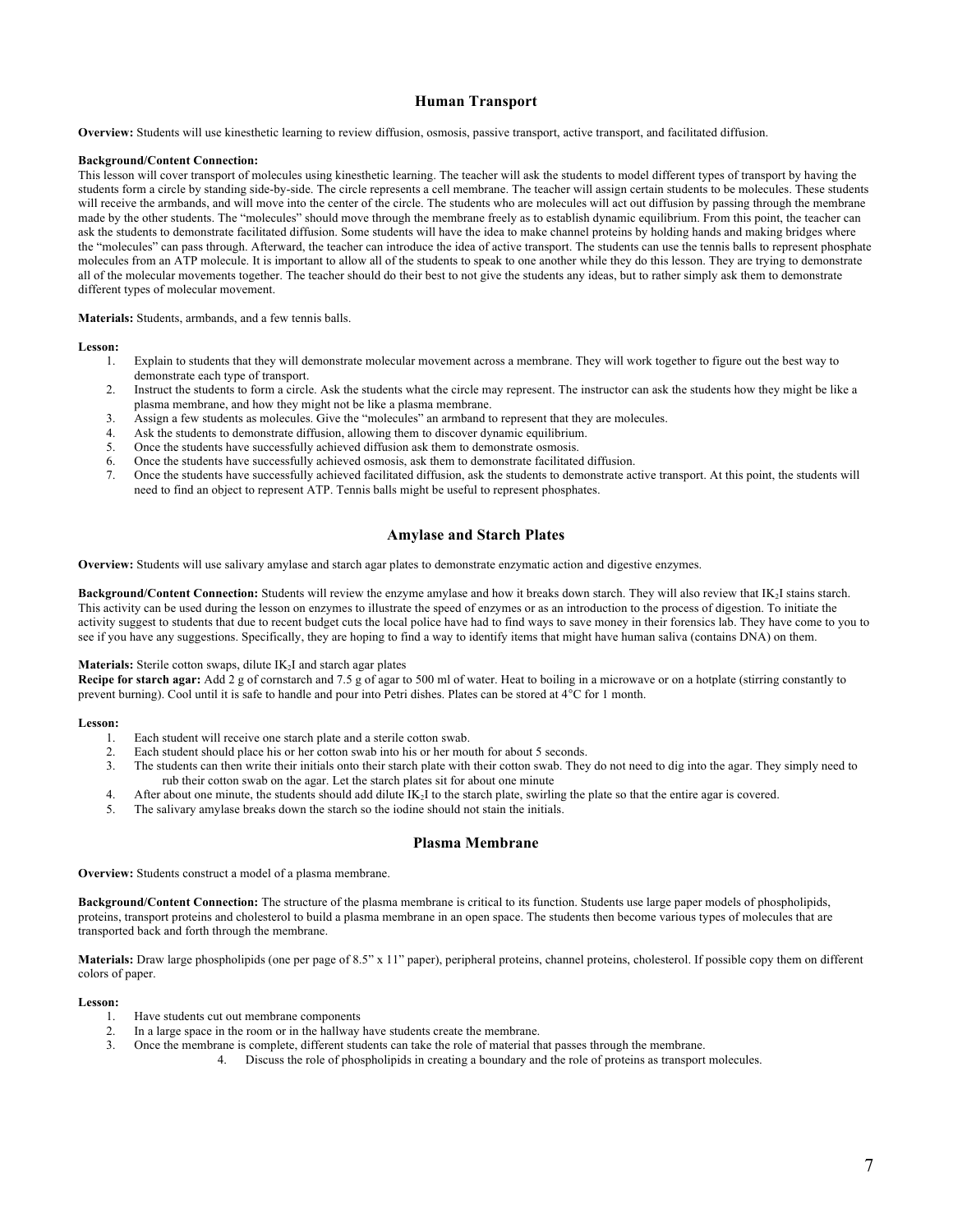# **Gravitropism and Phototropism**

**Overview:** Students can examine hormone induced plant tropisms using Wisconsin Fast Plants.

**Background/Content Connection:** When plants respond to gravity their shoots will grow away from gravity. When plants respond to sunlight, they will grow towards the sunlight. Both of these responses are due to the plant hormone auxin. Wisconsin Fast Plants, or *Brassica rapa*, will respond to light and gravity quickly enough that responses will be seen within one class period. Each tropism can be seen using four-day-old Wisconsin Fast Plant cuttings. Therefore, Wisconsin Fast Plants must be sown approximately four days before this lesson. Wisconsin Fast Plants can be planted in the quad growing systems sold by Carolina Biological Supply or in film cans. Directions for both methods can be found on www.fastplants.org.

**Materials:** Four-day-old Wisconsin Fast Plants, scissors, empty black film cans, paper towels (cut in strips about 1 cm x 4 cm), and grid strips. (grid strips will be the same size as the paper towel and can be made by photocopying graph paper onto a transparency.)

# **Lesson for Phototropism:**

- 1. A day before the class position the growing Wisconsin Fast Plants to one side of the light source so that they will bend toward the light.
- 2. For the class, show the students the plants and then place them facing the opposite direction so that they will bend in the opposite direction.<br>Have the students predict what will hannen
- 3. Have the students predict what will happen.<br>4 Examine the plants at the end of class
- Examine the plants at the end of class.

# **Lesson for Gravitropism:**

- **1.** While some plants are responding to light, have the students set up the apparatus to examine gravitropism.
- **2.** Give each student or group of students a black film can, a piece of paper towel, a grid strip and 4 four-day-old Wisconsin Fast Plant cotyledons.
- **3.** Dampen the paper towel and stick it to the grid strip (adhesion!).
- **4.** Position the grid strip so that it is standing upright inside of the film can.
- **5.** Stick the Wisconsin Fast Plant cutting on the paper towel by adhering the cotyledons to the paper towel. Position the plant so that it is approximately halfway down the can as shown in Figure 1.
- **6.** Repeat with three more cotyledons so they are arranged as shown in Figure 2.
- **7.** Place the cover on the can. Use a piece of double sided tape to secure film can and let it sit for the duration of the class.
- **8.** Students should make and draw predictions of what will happen to the stem of each cotyledon.
- **9.** At the end of class have the students open the film can to see what has happened to the Wisconsin Fast Plant cutting. (the cut end of the Wisconsin Fast Plant should have responded to gravity and started to bend upward.)
- **10.** Students should discuss predictions and results with each other.





# **Homologous Structures of Skeletons**

**Overview:** Students can examine different skeletons to examine homologous structure.

**Background/Content Connection:** Homologous structures are good examples of evidence for evolution, and homologous structures can be examined quickly in your class. Homologous structures are structures that are similar in design, but have different functions, such as the forearm of a human and the fin of a whale. Students can examine skeletons to determine evolutionary relatedness between species in reference to their homologous structures.

**Materials:** Skeletons of a combination of the following organisms: cat, frog, bat, rat, snake, human, and bird.

#### **Lesson:**

- 1. Have the students examine the skeletons and come up with a list of structures that are similar between the skeletons.
- 2. Discuss why these structures are homologous and what homologous structures have to do with evolution.

**Addendum:** It is possible to show the students examples of analogous structures, such as the wings of a butterfly and compare them to the skeleton of bird. You can discuss with your students the significance of analogous structures in terms of evolution.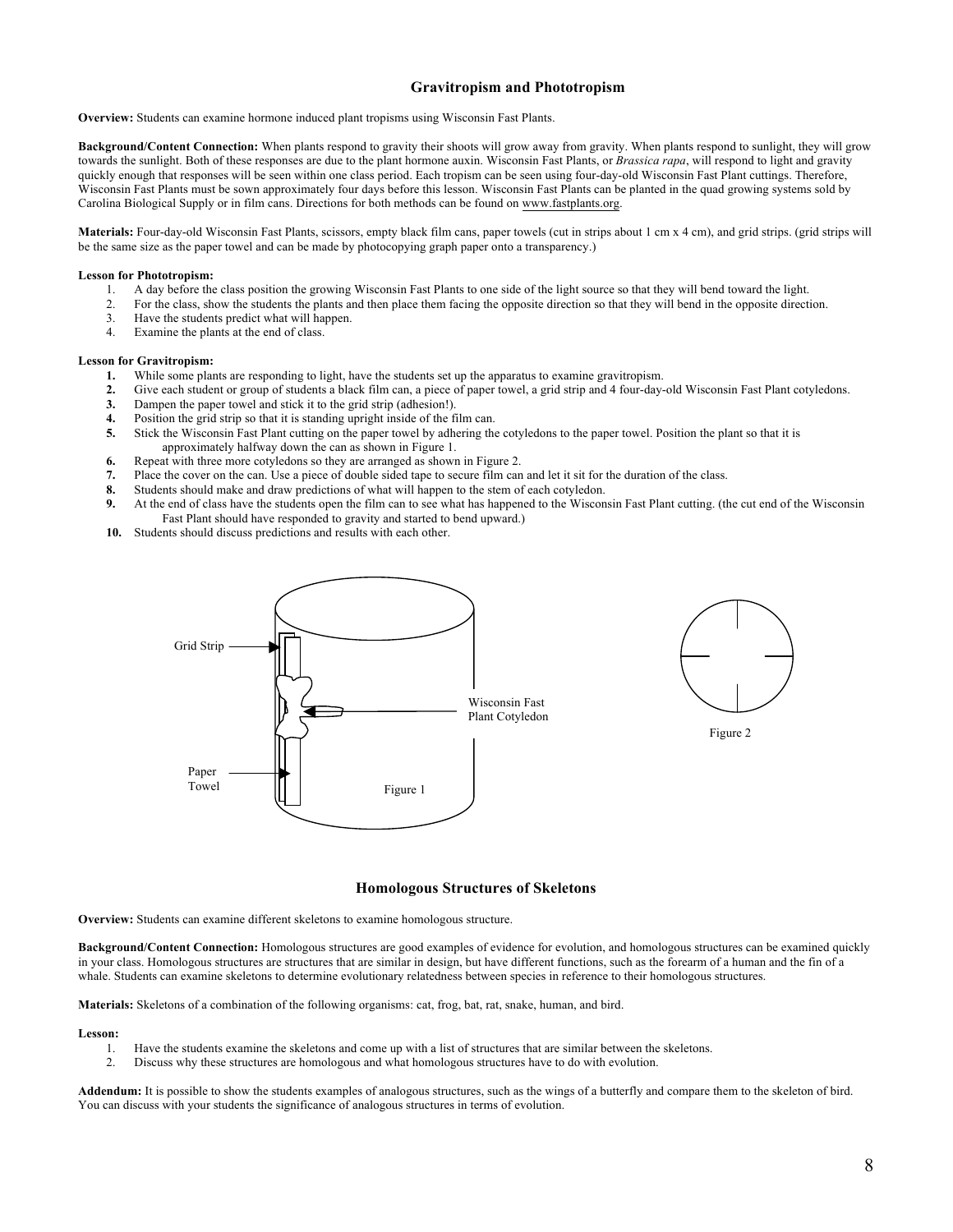# **The Cutting Ability of Restriction Enzymes**

**Overview:** Students will model how restriction enzymes work by having them cut sections of DNA on a specific location along a chromosome.

**Background/Content Connection:** Restriction enzymes cut DNA at specific DNA sequences. Three common restriction enzymes are Eco R1, Hind III, and Bam H1. Eco RI cuts DNA at G/AATTC. Hind III cuts at A/AGCTT. Bam HI cuts at G/GATCC. Students can be given this information along with a hypothetical sequence for a plasmid. The plasmid can have several sites at which each of the restriction enzymes "cuts" the DNA. A commonly used DNA sequence to demonstrate electrophoresis is Lambda DNA. However, the entire genome of Lambda may be too extensive for this activity.

**Materials:** 4 copies of a hypothetical DNA sequence in a linear format, and scissors.

#### **Lesson:**

- 1. Give the students the background information about the three restriction enzymes, and explain how they function.
- 2. Hand out the one copy of the hypothetical sequence of DNA, and have the students cut the sequence at the sites marked by Eco RI.
- 3. Hand out the second copy of the hypothetical sequence of DNA, and have the students cut the sequence at the sites marked by Hind HI.
- 4. Hand out the third copy of the hypothetical sequence of DNA, and have the students cut the sequence at the sites marked by Eco RI.
- 5. Give the students the  $5<sup>th</sup>$  copy of the hypothetical sequence of DNA. Do not have them cut this sequence.
- 6. Have the students discuss how many cuts each restriction enzyme made, and how the segments compare in size.

#### **Addendum:**

From this, students can then guess as to where the bands of DNA created by the restriction enzymes may end up once the DNA is subjected to DNA electrophoresis. In order to do this, have the students use their desk as a gel and lay out where each segment of DNA may lie in a gel according to their sizes.

For reference, the sequence of Lambda DNA can be found at: http://www.cardiff.ac.uk/biosi/staffinfo/ehrmann/tools/dna/PhageLambda.html.

# **Baguette Operon**

**Overview:** Students are given a loaf of French bread (or Swim Noodle) and challenged to make a model of an operon.

**Background/Content Connection:** Operons can be inducible or repressible. A repressible operon is one that makes a product that will eventually turn off the operon. The classic example of a repressible operon is the *trp* operon. An inducible operon is an operon that is turned on when a substrate not made by the operon is present to turn the operon on. The classic example of an inducible operon is the *lac* operon. Students should be allowed to use their books as a reference for this activity. The bread or noodle represents the DNA, shower curtain hooks could represent the amino acids to make the polypeptide, and a tennis ball or other object can serve as the repressor

**Materials:** French bread or Noodle and knives,

#### **Lesson:**

- 1. Give the students advanced notice that they will be creating this model in class so they can bring in assorted items for the amino acids, polymerase, repressor etc.
- 2. Hand out two pieces of slightly stale French bread and other assorted items to each group of students.
- 3. Assign each group to make a repressible or inducible operon.
- 4. Give each group 15 minutes to create their operon.
- 5. Have each group demonstrate and explain how their operon functions.

# **Red Onion Plasmolysis**

**Overview:** Students examine hypertonic, hypotonic and isotonic solutions by using red onions, tap water, and salt water.

Background/Content Connection: A wet mount of a piece of red onion made with tap water will demonstrate a cell that is isotonic to its surrounding environment. If the environment is inundated with salt water, the environment around the cell turns hypertonic, and the cell exhibits plasmolysis.

**Materials:** microscope slide, cover slips, tap water, salt water, and red onion

#### **Lesson:**

- 1. Have the students make a wet mount of an epidermal peel of an onion.
- 2. Have the students examine the wet mount under a microscope and make a drawing of what they see.
- 3. Students should predict what they think will happen when salt water is added and why.
- 4. Add one drop of salt water to the wet mount by placing the pipette end along the edge of the cover slip and squeezing slightly. The salt water should
- go under the cover slip. It is important to add water slowly as it may move the cover slip and the specimen.
- 5. The students should then make a drawing of what they see and discuss the results with their partner.

**Addendum:** This activity can be done as a demonstration using a microscope connected to a projector.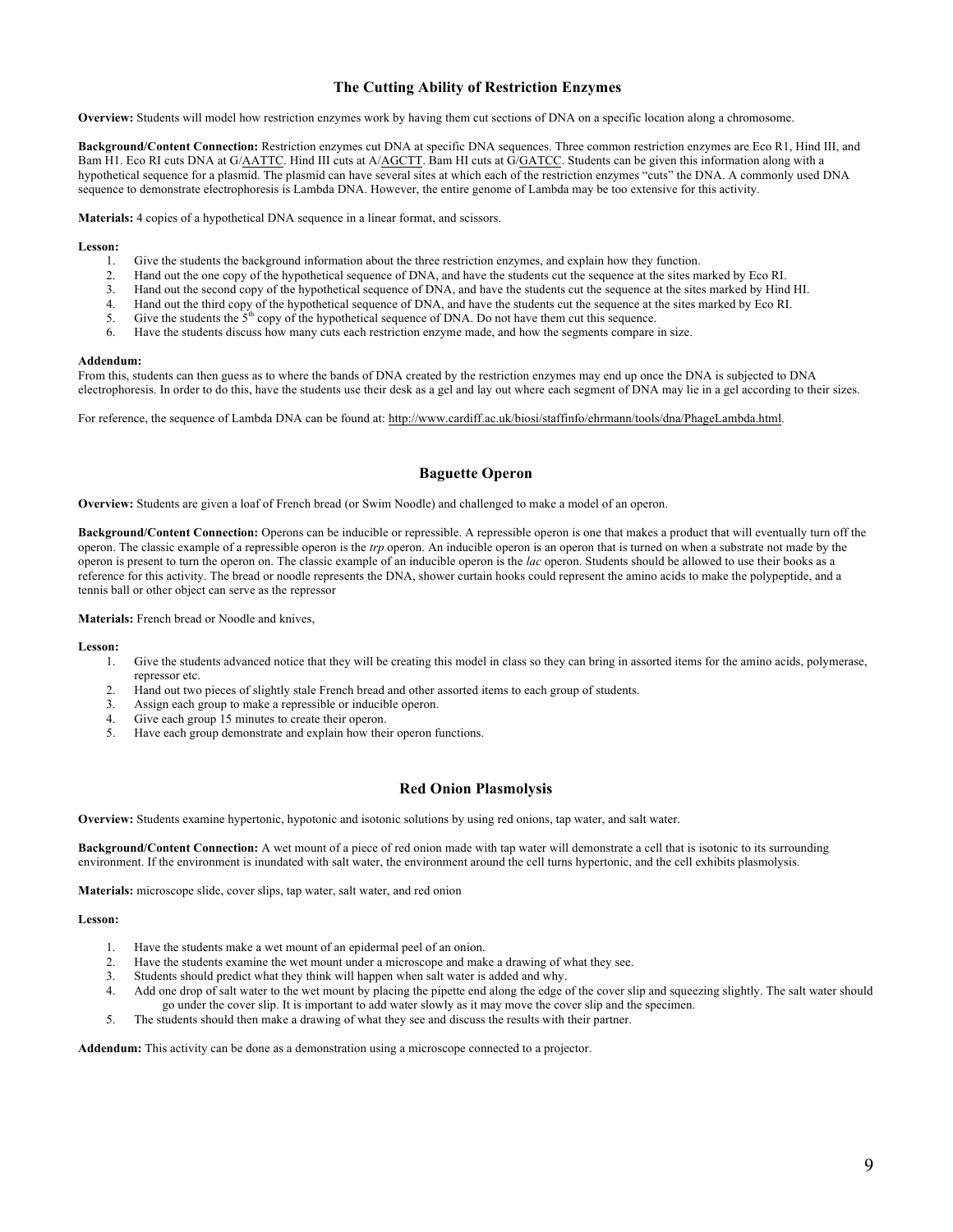# **Meiosis Dance and Independent Assortment**

**Overview:** Students can act out Meiosis in a kinesthetic activity. In doing so, students will have act out independent assortment of chromosomes. The activity should result in gametes with different chromosomes.

**Background/Content Connection:** Students can act out the movements of the chromosomes during meiosis. Students will act as chromosomes and will be pulled in opposite directions during meiosis. Ahead of time, students should be assigned to a partner so that they act as homologous chromosomes. The homologous chromosomes will be doubled during interphase, so make sure that each chromosome will ultimately have 4 sister chromatids, represented by 4 students. In order to understand independent assortment, students will have to perform this activity multiple times to ensure that there is a random alignment of chromosomes at the equator during metaphase I and metaphase II. In a class of 20, there will be 5 pairs of chromosomes.

**Materials:** Students (if students are willing they can wear hats or bandanas to keep track of the maternal/paternal chromosomes)

# **Lesson:**

- 1. **Interphase**: Have the students who will act as the original chromosomes stand in the center of a large space. The students who represent the sister chromatids of each chromosome should be arm-in-arm as to represent on chromosome. You can tell the students that their arms represent the centromere.
- 2. The chromosomes (students) will double during interphase, so the other students assigned to their chromosome pairs should join their partners. Make sure that the students understand that each original sister chromatid has been duplicated, and that each new student should join one of the original sister chromatids. All four students at this point should be linked arm-in-arm.
- 3. **Prophase I**: Students/chromosomes have doubled. At this point, the students groups should begin to wander around the designated area of the cell. They should not move all in a circle, but in all different directions.
- 4. **Metaphase I**: To induce metaphase, the teacher should ask the students to line up in the center of the cell. The students should do this at random and should not line up until instructed to do so. You can tell the students that they should get to the equator of the cell as soon as possible after they are instructed to do so. You could liken this part of the activity to musical chairs.
- 5. **Anaphase I**: The students should be directed to divide towards opposite poles of the cell, separating at the original centromere.
- 6. **Telophase I**: Once the students reach the opposite poles, two cells have been formed. At this point, you can ask the students how these new cells compare to the original cells.
- 7. **Prophase II**: Students should be directed to move around their respective cells, holding onto their partner. Their movement should be random, as it was in step 3.
- 8. **Metaphase II:** Once directed by the teacher, the students migrate to the equator lining up whichever way they happen to end up.
- 9. **Anaphase II:** The students should let go of each other, breaking their centromere, and move to opposite sides of their cells.<br>10. **Telophase I:** Once the students reach the opposite poles, four cells have been formed.
- 10. **Telophase I**: Once the students reach the opposite poles, four cells have been formed. At this point, you can ask the students how these new cells compare to the original cells.
- 11. Ask the students to take note with who they are in the new cell.
- 12. Model independent assortment by acting out meiosis again. It is likely that the last cells formed in the second meiosis will have different students in them compared to the first meiosis.

# **Alternation of Generations**

**Overview:** Alternation of generations is often a difficult concept for students to understand. In this activity students will examine C-Fern gametophytes and sporophytes. The sperm can also be used to demonstrate chemotaxis.

**Background/Content Connection:** C-Fern is a derived cultivar of a tropical fern, *Ceratopteris richardii.* Although C-Ferns can be grown in soil, they are usually grown on agar for classroom use. Spores will germinate in 3-4 days after sowing, producing male and hermaphroditic gametophytes. Sperm release can be induced and the motile sperm can be viewed under 100X magnification 10-18 days after sowing. Sporophyte embryos are visible several days after sperm release. C-Ferns can be introduced as part of the unit on life cycles, algae, and/or plants. Depending on how they are to be used, students can sow the spores, induce sperm release, or examine the gametophyte and sporophyte stages. Once the sporophyte starts growing the C-Ferns can be transferred to a terrarium. The C-Ferns can be grown from spores in moist soil but it is more difficult to see the early stages.

- 1. Give each pair of students a plate that has 12-15 day old gametophytes.<br>2. Using a dissecting scope, students should examine the two different typ
- 2. Using a dissecting scope, students should examine the two different types of gametophytes (mitten shaped gametophyte produces both eggs and sperm and the smaller thumb shaped gametophyte produces only sperm)
- 3. Using a toothpick students transfer a few gametophytes of each type onto a microscope slide and examine under 100X. Students can draw and label the different gametophytes.
- 4. Add a drop of spring water and after five minutes careful observation should lead to visualization of the motile sperm.
- 5. Chemotaxis can be demonstrated by placing the tip of a toothpick that has been stuck into an apple on the edge of the slide. The chemicals in apple mimic the chemicals released by the female archegonia.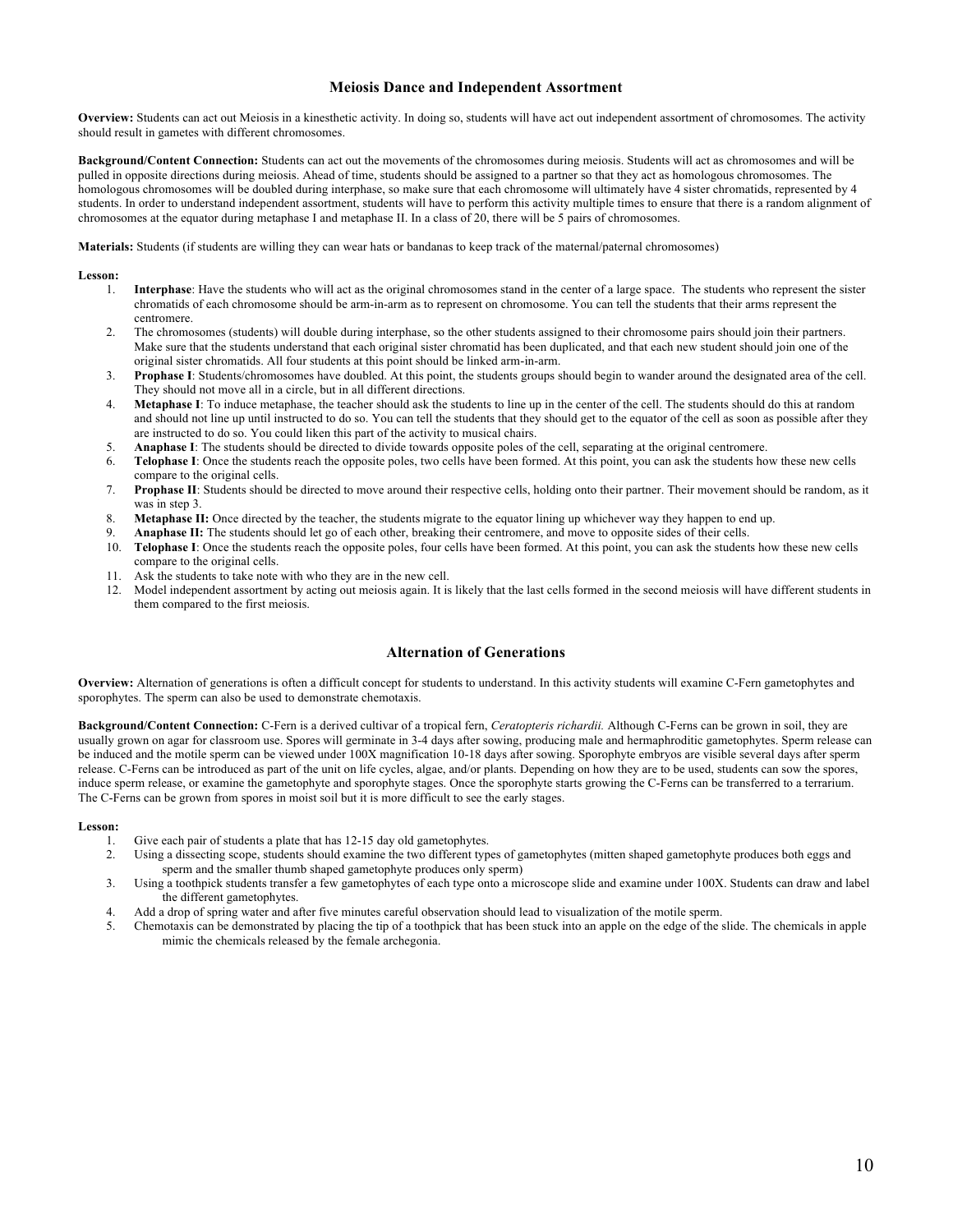# **3-D to 2-D and Back Again**

**Overview:** Students use a three-dimensional cell model to draw a cross section. Using a two dimensional micrograph the students then construct a model of the cell shown in the photo.

**Background/Content Connection:** The purpose of this activity is to help students understand and visualize the three-dimensional nature of a cell or tissue. In theory, most students understand that a cell is not flat but it is interesting to see the revelations as they attempt to create their own "micrograph" from a cell model. If time allows, having the students then construct a three-dimensional model from a picture in their book gives them an even better understanding of how to interpret the two dimensional pictures. This activity is well suited to the first few weeks of class as it helps students make accurate observations and deepens their appreciation for the limitations of illustrations. This activity would also be appropriate as an introduction to microscope work and/or cell structure and function.

**Materials:** Cell model (preferably home made out of soda bottles or clear plastic shoe box), paper, pencils, and assorted supplies for students to construct their own model.

#### **Lesson:**

- 1. Review the terms cross-section and longitudinal section with students.<br>2. Indicate on the cell model the section you would like students to draw.
- Indicate on the cell model the section you would like students to draw.
- 3. Instruct students to make a drawing of the section you have indicated.
- 4. Pass the model around so students can thoroughly examine it.
- 5. Have students exchange their drawings and discuss the pros and cons of their work with a partner.
- 6. Choose an illustration from the text and have students attempt to construct a three dimensional model.

# **Locating the 3' and 5' Carbons in Deoxyribose**

**Overview:** Using a picture of deoxyribose, students label the carbons in the 5-carbon sugar. Students then create a single nucleotide.

**Background/Content Connection:** Students often have difficulty understanding what is meant by 3' or 5' when discussing DNA replication and transcription. An easy way to have the students help students understand this concept is to have the students label the carbons on a picture of deoxyribose. By constructing the nucleotide students then see the location of the 3' and 5' carbon and their role in bonding to the adjacent nucleotide.

**Materials:** Pen/pencil and pictures of deoxyribose (attached)

#### **Lesson:**

- **1.** Each student is given one picture of deoxyribose.
- **2.** The teacher should use an overhead projector or Smart Board  $\mathbb{R}^M$  to label the carbons on the deoxyribose.
- **3.** Starting in the 1<sup>st</sup> position, label the carbons one at a time, discussing why each carbon is labeled as such.
- **4.** At the end of labeling, the teacher should discuss the concept of building a DNA molecule by adding onto the 3' end of a nucleotide.



# **Purple Poop**

**Overview:** This activity can be used as an introductory inquiry activity as students design an experiment to determine the nature of the mystery substance. Another variation would be to use the purple poop to demonstrate color changes indicating different pH values.

**Background/Content Connection:** The dried poop (frass) is a mystery substance for the students. Students practice the scientific method as they design n experiment to identify the substance. The alternative activity uses solutions of known pH to create a color scale to use as students test the pH of various kitchen solutions.

**Materials:** *Pieris rapae* caterpillars produce purple frass or poop when fed purple cabbage. The frass should be dried before use. The pH solutions can be made using pH buffers or using household chemicals such as vinegar and ammonia.

- 1. Pass out a small sample of purple poop and ask students to make predictions about the identity.
- 2. Students should design and perform an experiment to determine the identity of substance.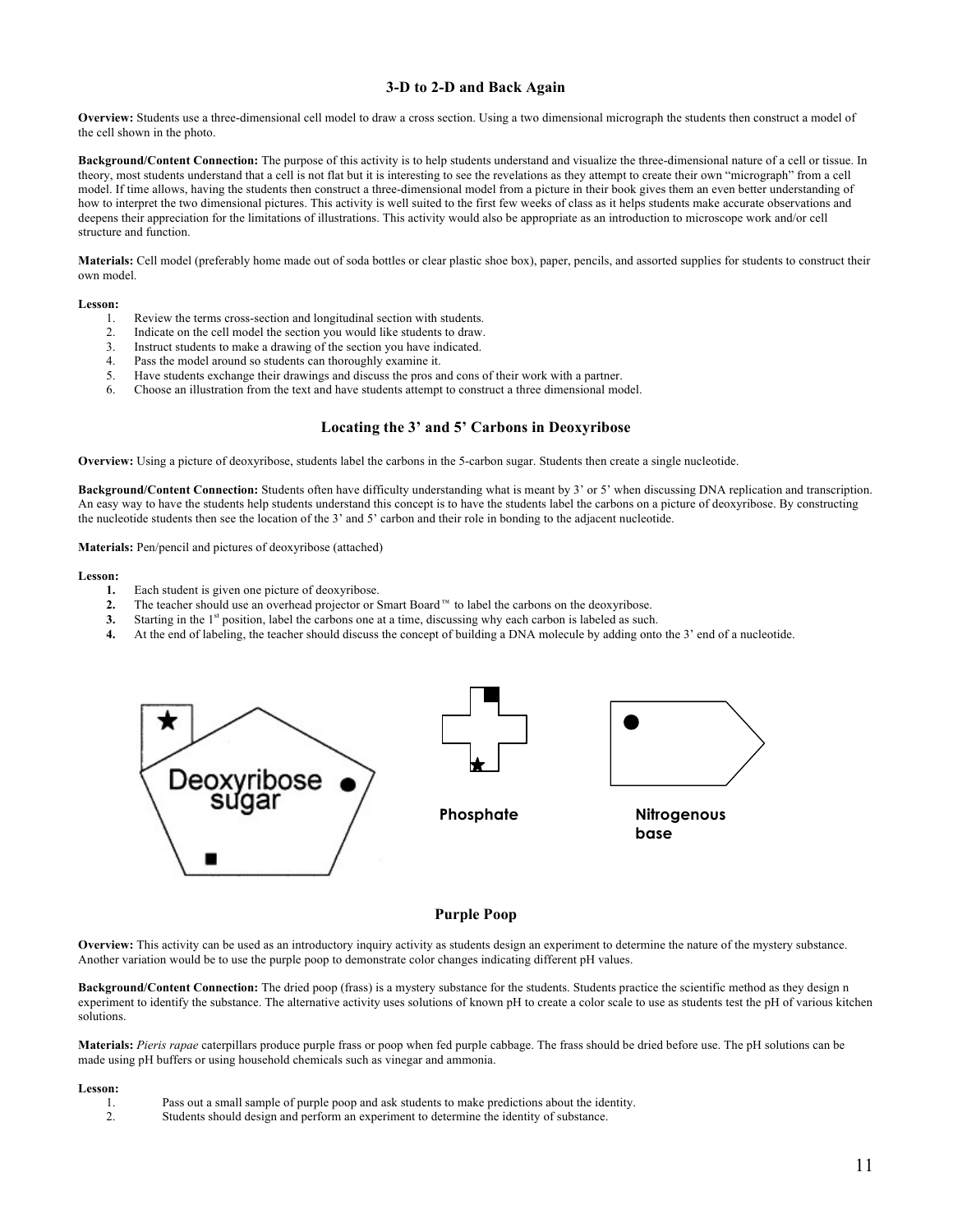# **Dihybrid Genetics**

**Overview:** Students will examine the F2 generation of Wisconsin Fast Plants and predict the original P1 and P2 plants.

**Background/Content Connection:** During the study of genetics much of the lab work is using case studies or nonliving examples. Most living examples take several weeks to prepare. The Wisconsin Fast Plant<sup>ry</sup> F2 seeds can be purchased and required three days to germinate. These seeds should produce a 9:3:3:1 ratio of tall/purple: short/purple: tall/nonpurple:short/nonpurple. The intensity of the purple color will depend on the lighting and is most easily seen in the stem. It is important to help the students score the plants to make sure they are differentiating between the green and purple. A cross of F1 plants produced the F2 seeds. The F1 plants were standard height (tall) and had purple stems. The P1 plants were standard height and had nonpurple stems. The P2 parent was a dwarf or rosette plant and had purple stems.

Materials: Wisconsin Fast Plant<sup>™</sup> seeds (available from Carolina Biological #15-8895), Petri dishes, paper towels, and 24 hour fluorescent light (seeds need to be grown within 4-6 cm of the light source for best results)

#### **Lesson:**

- 1. Give students the plates and ask them to make careful observations about the plants.
- 2. By making suggestions/giving hints help the students distinguish between the different phenotypes.
- 3. Have students count the number of each phenotype and share data.
- 4. Ask students to predict the phenotypes of the original P1 and P2 plants

# **Cell Communication in the Real World**

**Overview:** Students will gain an appreciation of the varied ways in which communication occurs.

**Background/Content Connection:** The varied ways in which cells communicate has led scientists to discover some basic universal mechanisms of cellular regulation. Cells communicate via chemical signals in three basic steps: reception, transduction, and response. By examining how humans communicate students will can an appreciation for the how such simple action can lead to such varied responses?

**Materials:** Students, markers, large poster paper

#### **Lesson Plan:**

- 1. Divide students into groups of 5 or 6.
- 2. Each group will brainstorm ways of communication for different situations and record their results on poster board.
	- a. Group A: humans are within sight but not touching
		- b. Group B: humans are touching
		- c. Group C: Humans are not in the same state<br>d. Group D: Humans are not on the same plan
		- Group D: Humans are not on the same planet
- 3. After 5 minutes, groups will report out. Focusing a common ideas and themes between each means of communication.

# **Green Road Race**

**Overview:** Students will see that the chloroplasts in plant cells are mobile and can respond to environmental stimuli.

**Background/Content Connection:** Students often don't realize that organelles can move around the cell. They observe the movement (cyclosis) and can hypothesize about the reasons for the movement.

**Materials:** Elodea**,** slides, coverslip, and microscope

#### **Lesson Plan:**

- 1. Expose the elodea to cool white light for at least one hour
- 2. Place a leaf from the growing tip on a slide with a drop of water and a cover slip
- 3. Bring into focus under low power and then switch to high power.
- 4. If the chloroplasts are not moving, leave the microscope light on and wait 5 minutes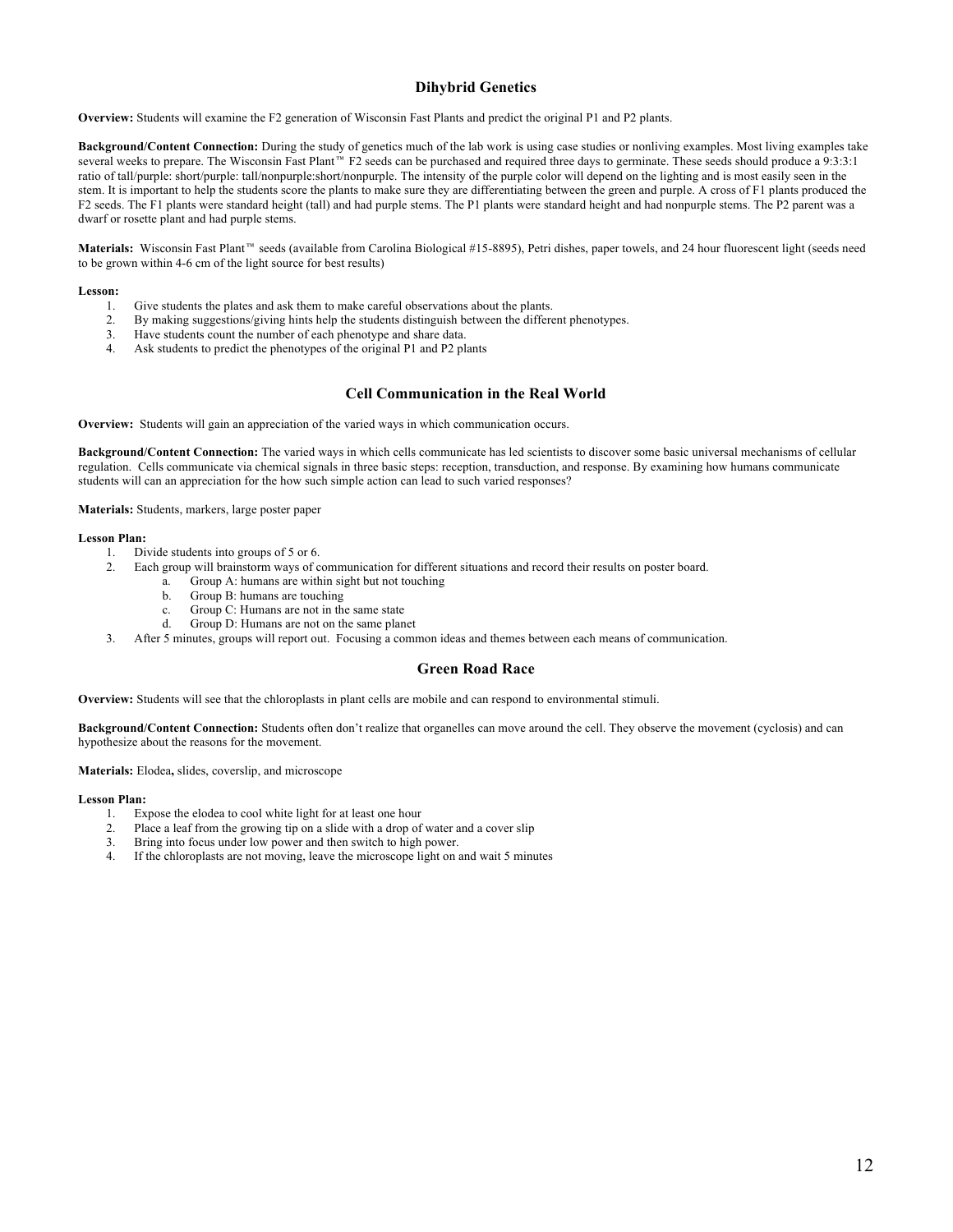# **Regulation in Paramecium**

**Overview:** Using paramecium, students can watch the ingestion and digestion of yeast. The role of the contractile vacuole in water regulation can also be observed.

**Background/Content Connection:** Paramecium sweep food particles down their gullet and into food vacuoles using their cilia. By dying yeast with Congo Red the progression of the food through the paramecium can be followed. The red yeast will change to a blue color as the pH of the food vacuole changes so students can identify older vacuoles. The action of contractile vacuoles can be seen as paramecium collect excess water from their cytoplasm and expel it.

**Materials:** Paramecium culture (either *Paramecium multimicronucleatum* #131558 or *Paramecium caudatum* #131554 Carolina Biological), yeast, Congo Red, methylcellulose, cotton, and microscope supplies) Combine 1 gram yeast with 10 mls water. Leave in warm place (I use a beaker of 30-35 degree water) for 30 minutes. Use the flat end of a toothpick to "measure" two scoops of Congo Red, add to yeast and shake well.

#### **Protocol**:

- 1. Have students spread a thin film of methylcellulose on their slide. Add a few cotton fibers.
- 2. Place a drop of paramecium culture and a drop of yeast culture on slide. Add cover slip.<br>3. Exam under scanning or low nower to locate paramecium.
- Exam under scanning or low power to locate paramecium.
- 4. Students can watch the cilia action—for both movement and ingestion of food particles.
- 5. When students find a slow moving paramecium they can watch to see the action of the contractile vacuole.
- 6. After 10-15 minutes, the yeast should be present inside the paramecium in food vacuoles. As the yeast is digested, the pH change will cause the color of the yeast to turn from red to blue.

# **Burping Yeast**

**Overview:** Students watch the effect of different temperatures on yeast respiration.

**Background/Content Connection:** Cellular respiration is one of those complicated cellular processes that students struggle to learn. This activity provides a hands on method for students collect quantitative data on the effect of temperature on yeast respiration by counting the number of bubbles produced. An extension of this experiment would be for students to design their own investigation to determine the effect of another variable (pH, food, salt concentration, etc).

**Materials:** Yeast (either live or lyophilized) and glucose to make a live, bubbling solution about 15 minutes before needed, 2 plastic graduated 1ml dropper, 2 metal nuts (that will slide over the shaft of the dropper),2 tall test tubes (deep enough for the entire dropper to be completely submerged), 500 or 1000ml beaker, ice, and warm water (40°C), small beaker or cup.

# Lesson:<br>1.

- 1. Set up a cold water and hot water bath<br>2. Pour water from the each of the baths
- Pour water from the each of the baths into a test tube and place the test tube in the bath.
- 3. Measure 2 ml of yeast solution into the cup.<br>4. Completely depress the bulb of the dropper.
- 4. Completely depress the bulb of the dropper, and suck up the yeast/glucose solution into the bulb of the dropper
- 5. Invert the dropper and slide the metal nut over the shaft.
- 6. Prepare a second dropper.
- 7. Lower the droppers into the test tube.
- 8. Allow 2 minutes for the pressure to equilibrate.
- 9. Record data for 10 minutes.

# **Humpty Dumpty: Putting the Pieces Back Together**

**Overview:** Ligase is used to reconnect the pieces of a DNA ladder.

**Background/Content Connection:** Ligases are enzymes that join large molecules together. Specifically DNA ligase IV joins double stranded DNA together. This activity can be used to demonstrate how the enzyme ligase works, as an introduction to the action of enzymes, an illustration of how ligase can be used to "build" a vector, or as an introduction to electrophoresis.

**Materials:** DNA ladder, NEB Quick Ligation Kit, electrophoresis supplies

#### **Protocol:**

- 1. Set up Ligation Reaction
	- 9 ul sterile dH<sub>2</sub>O
		- 2 ul DNA Ladder 10 ul 2X Quick Ligation Buffer
		- 1 ul Quick T4 Ligase and mix thoroughly
		- Spin down and incubate at room temperature for 5 minutes
- 2. Add 5 ul 5X loading dye 3. Run on 1.5 % TAE gel

I used New England Biolabs Quick Ligation Kit (M2200S) www.neb.com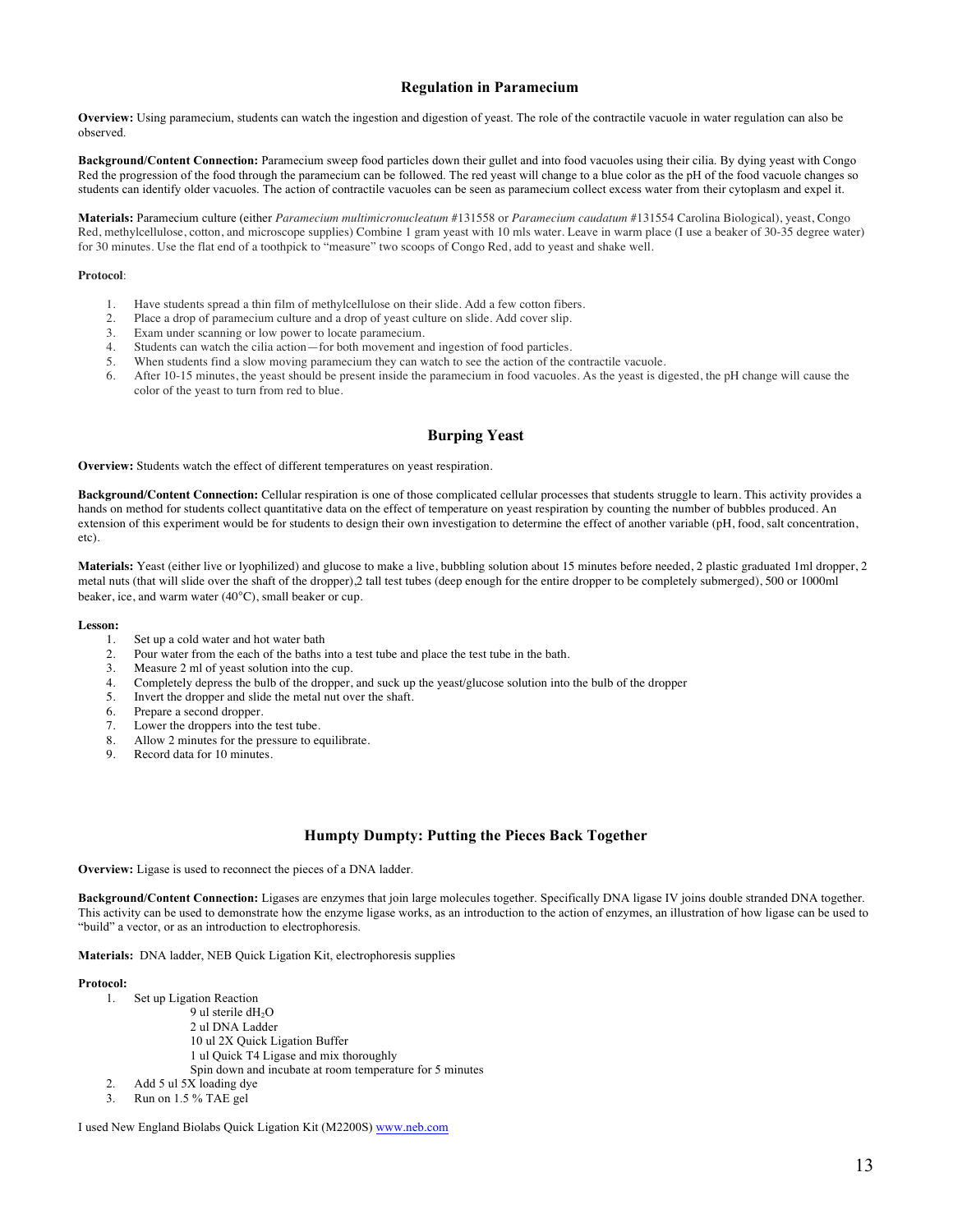# **Algae Balls**

**Overview:** Single cell algae, encased in a gelatinous ball are used to study carbon dioxide uptake during photosynthesis.

**Background/Content Connection:** By using a carbon dioxide indicator, students can "see" photosynthesis happening as the color of the indicator changes as the algae photosynthesizes. Students can measure the changes qualitatively by comparing their reaction tubes to a set of standards or they can collect quantitative results using a spectrophotometer. This activity can be used while studying photosynthesis, algae, effect of environmental factors on organisms, and human impact on the environment (by subjecting the algae to various pollutants, temperature fluctuations, etc)

#### **Protocol: (please see http://www.saps.org.uk/secondary/teaching-resources/235-student-sheet-23-photosynthesis-using-algae-wrapped-in-jelly-balls for details)**

- 1. Mix equal parts of concentrated algae culture with 2% sodium alginate solution
- 2. Using a syringe or transfer pipet drip the algae/alginate solution into a 2% calcium chloride solution-let sit for 5 minutes
- 3. Rinse the balls with tap water and put into microcentrifuge tube or small glass vial.
- 4. Repeat above procedure except substitute water for algae to make controls.
- 5. Add hydrocarbonate indicator (0.1 g cresol red, 0.2 g thymol blue in 20 mL ethanol; .85 g baking soda in 200 mL dH2O; add cresol/thymol blue solution to baking soda solution and bring volume up to 1000 mL with dH<sub>2</sub>O. This is a 10 X solution, dilute with dH<sub>2</sub>O to 1 x to use)
- 6. If the indicator is not a yellowish color bubble carbon dioxide into it until it changes to yellow color.
- 7. Place under bright light and monitor for color change.

# **Yeast Balls**

**Overview:** Yeast, encased in gelatinous balls is used to study enzymatic rate.

**Background/Content Connection:** Yeast produce the enzyme catalase, which converts hydrogen peroxide to water and oxygen. When yeast balls are dropped into a solution of hydrogen peroxide the oxygen produced in the reaction makes the yeast balls less dense and they float. This activity can be used to help students understand enzymatic reactions and the environmental factors that affect them.

#### **Protocol:**

- 1. Mix equal parts of yeast culture with 2% sodium alginate solution
- 2. Using a syringe or transfer pipet drip the algae/alginate solution into a 2% calcium chloride solution-let sit for 5 minutes 3. Rinse the balls with tap water and put into microcentrifuge tube or small glass vial.
- Rinse the balls with tap water and put into microcentrifuge tube or small glass vial.
- 4. Repeat to make water balls to use as controls
- 5. Add 3% hydrogen peroxide to the containers and have students measure the time it takes for the balls to rise
- 6. The same hydrocarbonate indicator from the algae ball experiment can be used but you should start with the purple state.
- 7. Various environmental conditions such as temperature, substrate concentration, salt concentration can be investigated

# **Cell Phone Microscope**

**Overview:** Students use their cell phone to capture magnified images

**Background/Content Connection:** This technique allows students to take magnified images of specimens to use in lab reports or to record data for later analysis. This can save class time as students can snap a picture of things like leaf hairs and take the pictures home to count the hairs. It also provides a very quick way magnify and record specimens. Including the edge of a ruler in the image will record size.

**Materials:** Cell phone with camera, dropper, water, ruler (optional)

# T**echnique:**

- 1. Place cellphone on flat surface with camera lens facing up 2. Place a single drop of water over the camera lens
- 2. Place a single drop of water over the camera lens<br>3. Focus the image by moving the object up and dow
- Focus the image by moving the object up and down
- 4. Take picture

An additional phone can provide extra light if needed.

# **Long and Short of DNA Electrophoresis**

**Overview:** Using one of the new miniature gel boxes that have come on the market recently, it is possible to see electrophoresis results within 20 minutes.

**Materials:** DNA fragments ranging from 200 base pairs to several thousand base pairs, gel reagents and miniature electrophoresis unit

**Background/Content Connection**: Most commercially available restriction digest fragments, PCR products, or DNA samples from forensic or fingerprinting kits can be used to illustrate the technique of gel electrophoresis. However, this can be done in much less time if one of the new miniature electrophoresis units is used.

#### **Lesson:**

- 1. Provide each group of students an electrophoresis unit with gel and buffer
- 2. Have students load and run DNA samples
- 3. Students should document their results using a cell phone or tablet

Once students have mastered the technique it is important to "put it in context." Doing electrophoresis is really not a lab; it is an exercise in learning a technique. Students should understand that the technique is used by research scientists to separate and identify DNA fragments. Have students do an experiment where they use restriction digests and electrophoresis to figure out the identity of an unknown plasmid. Or, give the students plasmid restriction maps of a couple of enzymes, tubes of unlabeled enzymes and see if they can figure out which enzyme goes with which restriction map.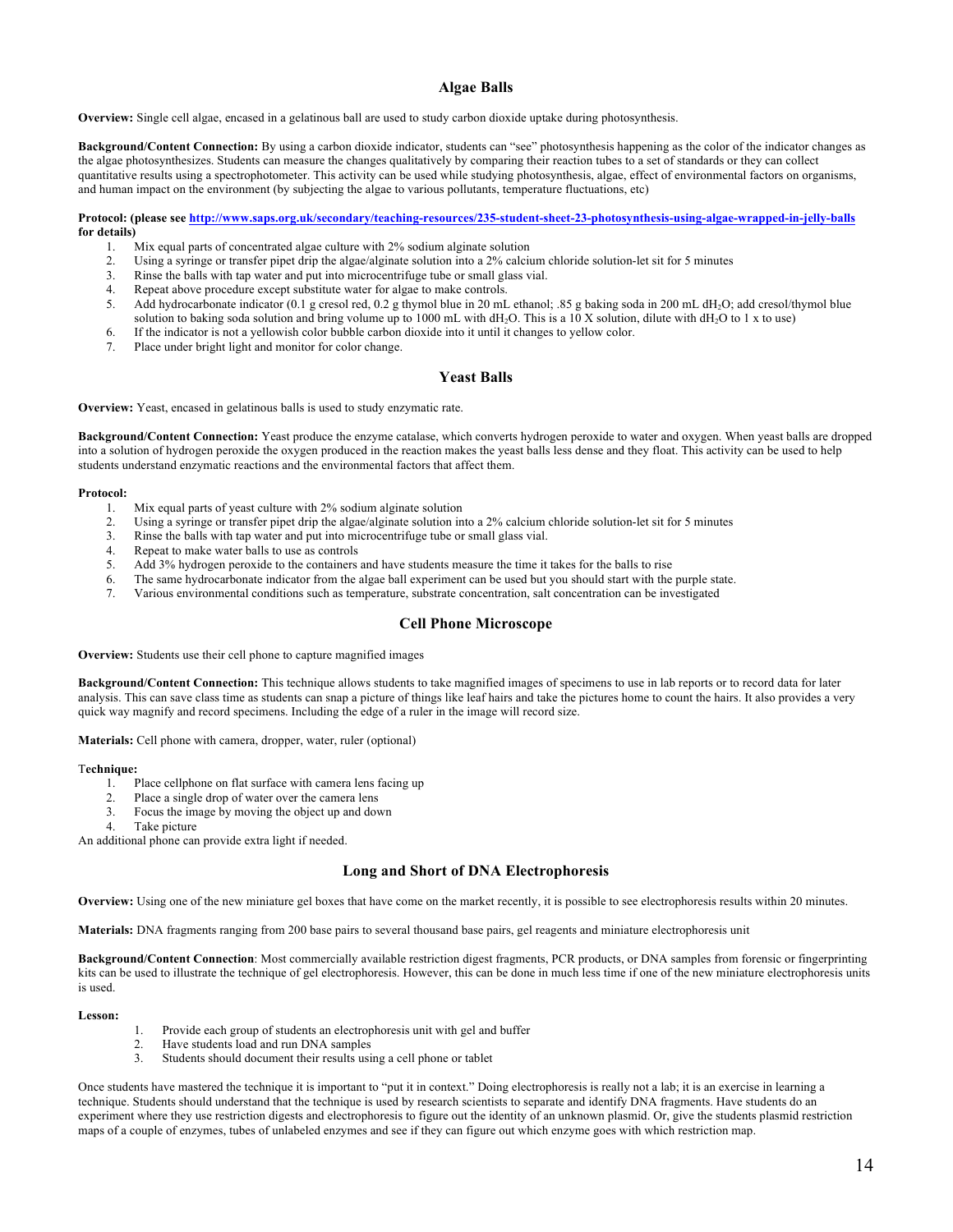# **The Missing Macromolecule**

**Overview:** A quick and easy way to determine if DNA is present in a sample.

**Background/Content Connection**: A survey of the majority of macromolecule identification/testing labs would lead one to believe that there are only three macromolecules—carbohydrates, lipids and proteins. Many of these labs only mention DNA in a cursory fashion or not at all. This is most likely due to the fact that there hasn't been an easy or quick DNA test, as there are for the other molecules. The test can be used to test for the presence of DNA in food samples as well as in the white "slime" that we get out of strawberries or bananas.

#### Pr**otocol:**

- 1. Add 2 ul of SYBR Safe (10,000X) to 198 ul of  $dH_2O$  in a microcentrifuge tube.<br>2. Add 4 ul of lambda DNA (500ug/mL) to 196 of  $dH_2O$  in a microcentrifuge tube
- Add 4 ul of lambda DNA (500ug/mL) to 196 of  $dH<sub>2</sub>O$  in a microcentrifuge tube.
- 3. Label three microcentrifuge tubes: C+, C-, and E for positive control, negative control and experimental sample.
- 4. Add 50 ul of the SYBR Safe solution to each tube.
- 5. Add 50 ul of the lambda solution to the +C tube.
- 6. Add 50 ul of water to the –C tube.
- 7. Add 50 ul of sample to the E tube.<br>8. Place under IIV or blue, light to de
- Place under UV or blue light to determine results.

# **One Period PCR**

**Overview:** Yes, Virginia, you can do PCR in less than 40 minutes!

**Background/Content Connection**: Polymerase chain reaction has been elusive for most high school biology programs for a variety of reasons. Two of the more pertinent reasons have been the expense and the time commitment. A new product on the market, the MiniPCR (www.minipcr.com) can remove both of those obstacles.

**Protocol:** The protocol would vary depending on the sequence you are trying to amplify but this exciting little machine can run through most standard programs in half the time of the conventional machines.

# **Zipping DNA**

**Overview:** Using zippers to model DNA and RNA

**Materials:** Sets of 2 24-inch jacket zippers in different colors. The jacket zippers are critical since they come apart at both ends and can be zipped in both directions

**Background/Content Connection**: This activity helps students visualize the process of DNA replication and RNA transcription. If teachers want to go further and label the ends with 3' and 5' the activity can address the directionality of nucleic acids and their formation.

#### **Lesson:**

- 4. Provide each group of students with a set of zippers
- 5. Give minimal instructions…such as "Figure out how you are going to teach the class about DNA and RNA using these props."
- 6. Have a variety of other items available that students could use to show 3' and 5', polymerases, promoter regions etc.
- 7. Stand back and let them figure out their own system/devices.
- 8. Have students share with the class and explain their reasoning.

# **Nature versus Nurture**

**Overview:** Students will grow the F<sub>2</sub> generation of corn that is 3:1 Green: Albino to see the effect of nature versus nurture

Materials: deep Petri dishes or other suitable growth chambers for corn seeds, is 3:1 Green: Albino (Carolina # 177130), light

**Background/Content Connection**: Students have trouble understanding the effect of environment on genetic traits. In this activity, corn seeds are germinated in the dark so they all appear to have white leaves. However, once the dishes are placed in the light, within one day students can see that some of the leaves start to turn green. This can lead to thoughtful discussions about nature versus nurture and other cases (such as human tanning) where the environment can affect the "phenotype."

#### **Protocol:**

- 1. Soak seeds 24-36 hours in water
- 2. Cut two thickness of paper towel to fit in each Petri dish.
- 3. Moisten the paper towel
- 4. Add 10 corn seeds to each dish
- 5. Have students make predictions of what they think will happen/what they think the seedlings will look like
- 6. Place in total darkness for 1 week (I put them in a plastic bag with a saturated paper towel to increase moisture)
- 7. Bring all the dishes, except one) into the light for 24 hours
- 8. Have students examine the seedlings, count each color, determine ratio and discuss what happened and why. Encourage students to draw connections to other experiences.